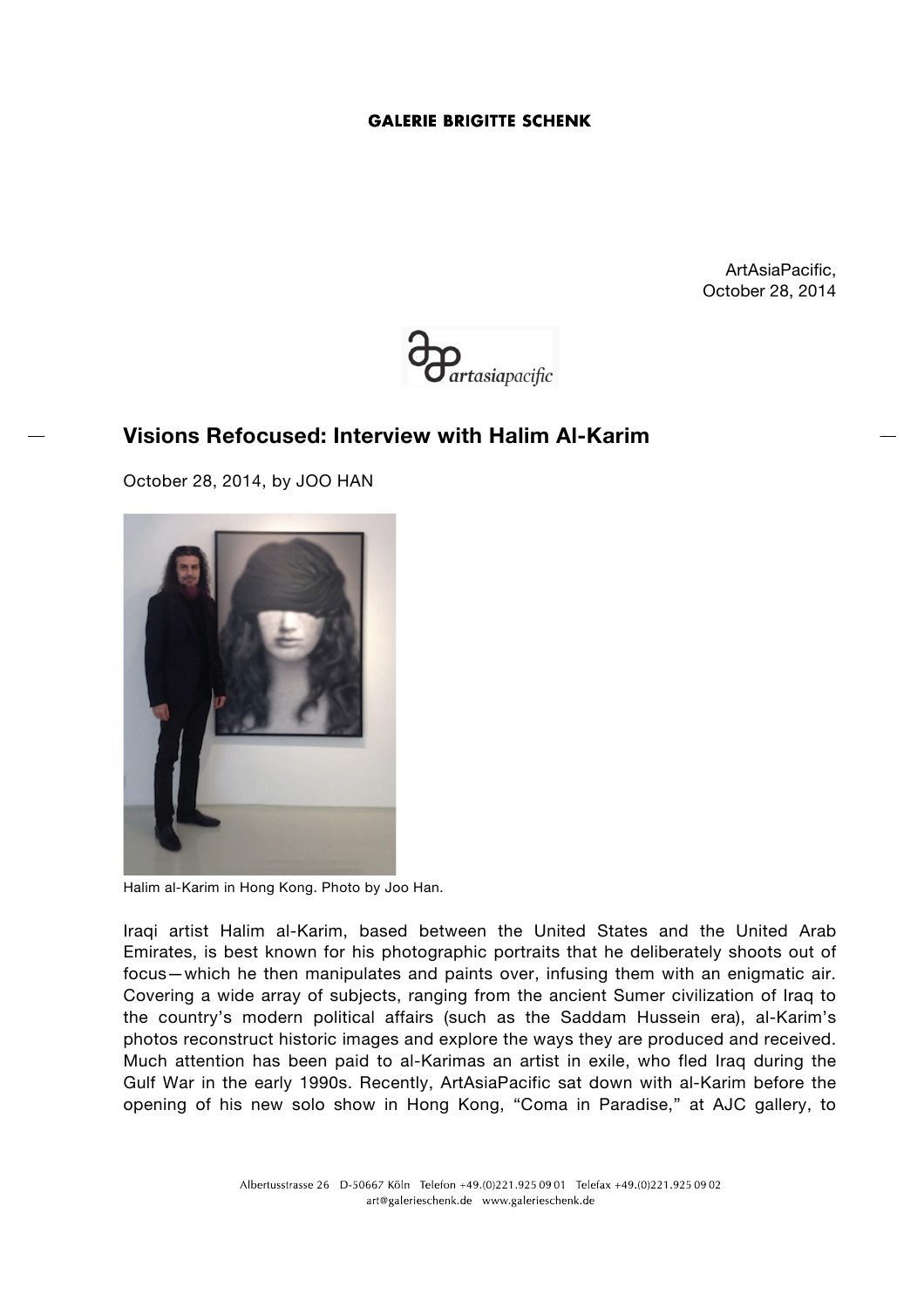discuss the techniques behind his large-scale productions, as well as his personal experience of Asia.

# **What I notice instantly about your photography is the large size. Could you take us through the basic procedure of your photography?**

I try big formats, as big as  $250 \times 150$  cm. It has never happened in the whole history of photography, [to create photographs] in this size [using the collodion wet-plate process].

The collodion wet-plate process, is a photographic technique that I use and dates back to the 19th century. I try to mix eras: I use old techniques that are about 200 years old, as well as contemporary elements [in order to] give more [depth] to my work. It is so that you cannot guess when the photographs were created.



HALIM AL-KARIM, Coma in Paradise 2, 2013, photograph, Lambda print, 140 x 100 cm

## **Speaking of guessing, viewers cannot seem to guess what or who your subjects are, as they are often blurred and painted over.**

When I shoot, I do it with a screen (usually silk fabric) placed in front of the models. I cover the face of the models with a very thin layer of latex and spray pigments on the model, as well as on the white screen. I also add layers of wax and acrylic on the negative itself. I scan the negative and print it using a Lambda printer.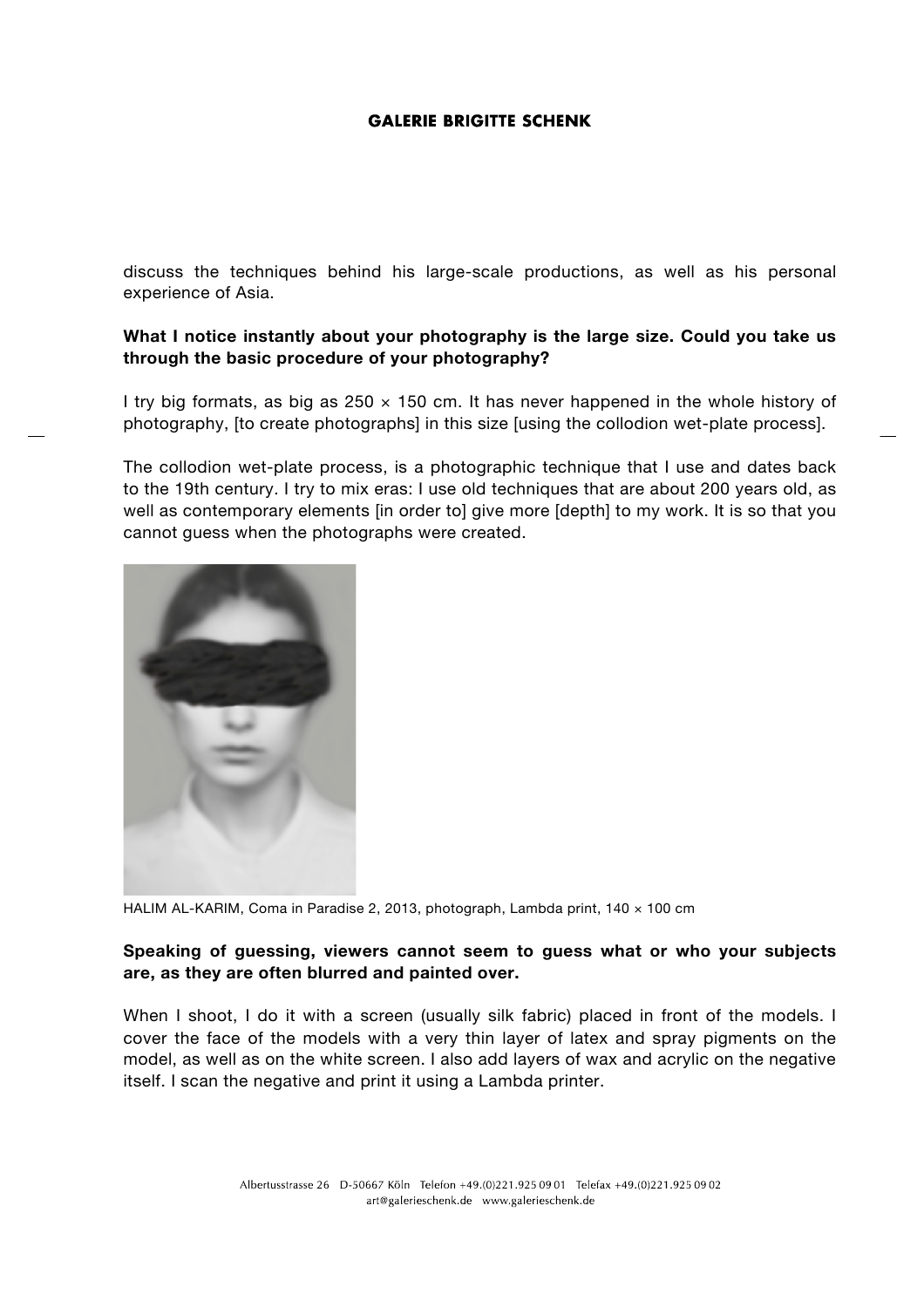I also shoot out of focus. The concept of shooting out of focus [is] to reflect the notion of time. You don't know if it is yesterday or tomorrow. I do this to make the works more universal and out of context. I don't know how to explain it, but [the idea is to shoot the photographs so that] you cannot guess where they took place. [They become more about] common issues. I don't like to make [them be about] the Arab, Western or Eastern world—it's about all of us.

# **My impression is that your photos are original works, both in their creativity and execution, and is contrary to the popular notion that photography is reproduction. Could you comment on that?**

I have no problem with [the notion of] reproduction, or with editions, regarding photography. I never have an issue with it, because, for me, [an image] works like a mirror. You show viewers [different copies of] the same piece, but each edition will [be perceived differently] depending on the person seeing that piece.

#### **Could you tell us more about your subjects? Are they anonymous people?**

[In a sense] they are "famous" people, because they're prostitutes. We all know about them, even if we don't acknowledge them. I never shoot friends, wives, daughters or other family—just prostitutes, because they really deserve our care. I feel that my mission in life is to take care of prostitutes around the world.

[Prostitution] is a major crime that we commit against ourselves, by allowing for it to happen and letting this huge slice of our society sell their souls.

## **What is the meaning behind the title of the series "Coma in Paradise" (2013), which is also the title of your Hong Kong show?**

I really believe that paradise exists in our lives and on Earth. Politicians use their dirty tricks to brainwash the people and put them be in a "coma" of sorts, while they themselves live in paradise. Each politician is in his own paradise, and he doesn't care about the other people in the society. They want people to just be blind [to the reality happening around them] and to think that life is perfect—hence, "Coma in Paradise."

The other series [on display at AJC is] "White Ash" (2013). I'm trying to present the idea of people who are really fragile and, thus, cannot resist violence. [When faced against violence] they choose the other way. The works [embody] these people's ability to "disappear." [When faced with violence] they just "burn" their souls, and what remains is "white ash." This is their way to avoid violence and not react to it . . . [In the work] their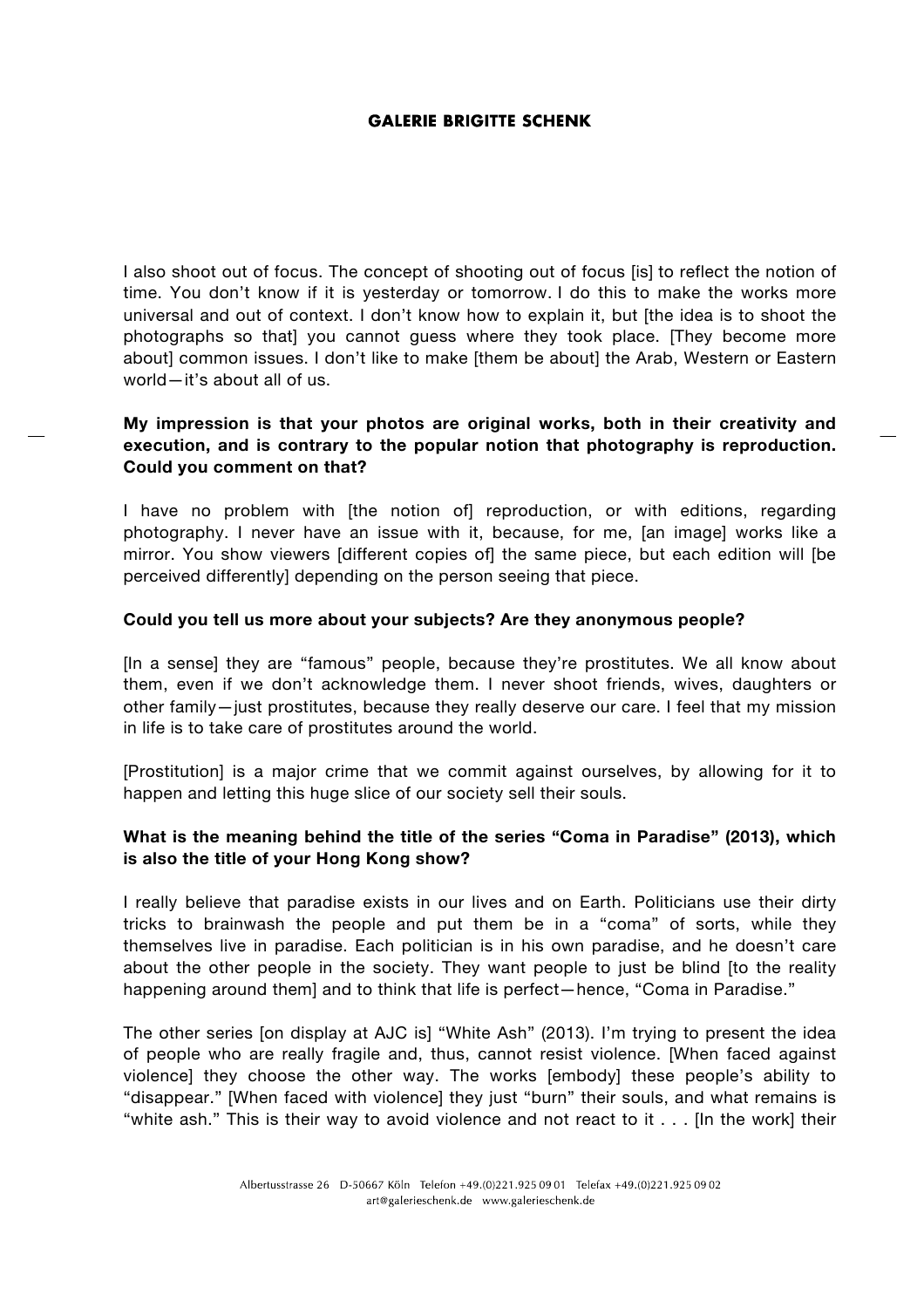image appears like shadows emerging from fog. I play with this technique. You feel that the figures are coming out of the photograph, and that they're coming inside you.



HALIM AL-KARIM, White Ash 7, 2013, photograph, Lambda print, 220 x 120 cm

#### **You seem to focus on this process of viewing and how observers make sense of the image.**

Yes, because when I see someone in my life I really feel that I'm that person. They're just part of me, and part of my soul. I feel like I have different parts of me that live in different places and times. This is also the sense that I'm trying to achieve with "White Ash." Some people don't have that ability to "burn" themselves—or transform themselves—or to resist violence by "disappearing" [into themselves].

**Your work is often described in terms of political freedom. Incidentally, Hong Kong has been going through several rounds of protests recently. How do you feel about your works being exhibited here at this time?**